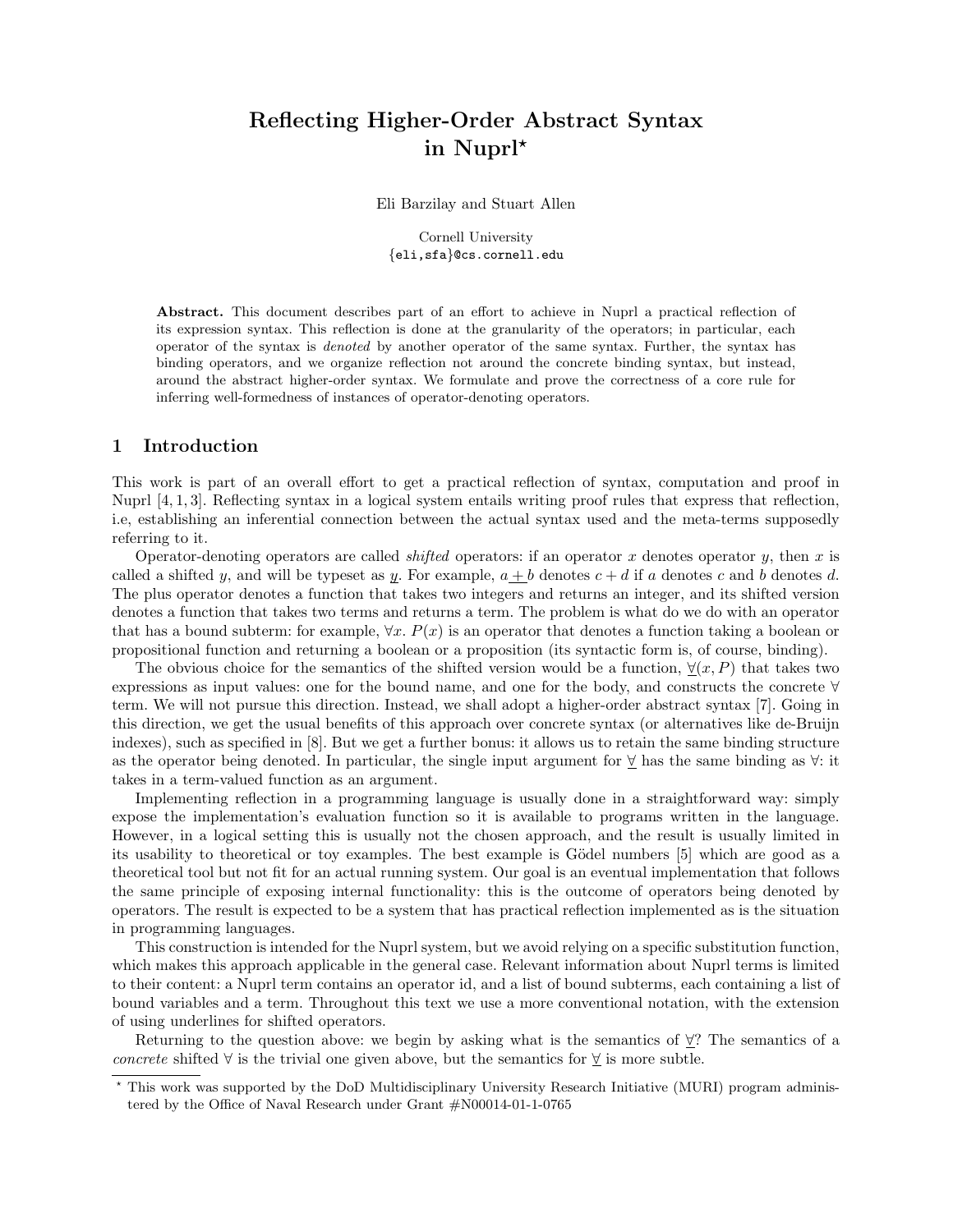#### 2 Eli Barzilay and Stuart Allen

## 2 Semantics of Shifted Operators

Since  $\forall$  is a binding operator, it takes a function as an argument. Our basic requirement is that  $F(t)$  be the result of the 'All-Instantiation' rule applied to  $\forall x. F(x)$  and t. This means that F needs to be a *substitution* function. So the semantics we adopt for  $\forall x$ .  $F(x)$  is that it denotes the  $\forall$  formula whose predicate part is  $F(u)$  and whose binder is u for some  $u$  — almost.

But which u? As usual we can avoid this question by using a higher-order abstract syntax, and say that what is denoted is actually the  $\alpha$ -equivalence class of all such formulas where some appropriate u could be found. From this point forth, we use 'Term' to refer to these α-equivalence classes rather than the concrete terms.

Before going to the technical parts, lets consider how we might reason about this in the reflective logic. The first intuition is that proving that something is a Term depends only on having a quoted operator opid and on its subparts in a simple compositional way:

```
\vdash \underline{\text{opid}}(\overline{v_1}.b_1; \overline{v_2}.b_2; \ldots; \overline{v_n}.b_n) \in \textsf{Term}if \overline{v_1}: Term \vdash b_1 \in Term
\overline{v_2}: Term \vdash b_2 \in Term
 .
 .
 .
\overline{v_n} : Term \vdash b_n \in Term
```
This seems fine, but it fails with bound variables. For example, the following can be proved:

 $\vdash \lambda(x)$  if  $x = 0$  then 1 else  $2) \in$  Term because  $x : \text{Term} \vdash \text{if } x = \underline{0}$  then  $\underline{1}$  else  $\underline{2} \in \text{Term}$ 

The premise line is trivial, but the original statement is false, because the quoted λ-term contains a function which is not a substitution function  $-$  it is not a "template" function. In other words, there is no literally quoted term that this value stands for.

When inspecting this term, we can compare it to similar but valid terms to see what went wrong with this rule:

1.  $\lambda(x \text{ if } x = 0 \text{ then } 1 \text{ else } 2)$ 2.  $\lambda(x_i$  if  $x = 0$  then 1 else 1) 3.  $\lambda x$ . if  $x = 0$  then 1 else 2

The two  $\Delta$ -terms are fine, because they're built from substitution functions, and the last one is a simple Term  $\rightarrow$  Term function. The difference between these terms and the previous one indicates what is wrong with the above rule: the bound variable should not be used as a value. It is a binding that should only be used in template holes, as there is no real value that this variable is ever bound to that can be used. In the valid examples, the first one did not use the bound value except for sticking it in its place. The second one almost used the value, but since the two branches are identical it is possible to avoid evaluating the test term; therefore it can be evaluated without using it, and the last one is not a Term but a function on Terms, so it can use that value as usual.

The conclusion is that a bound variable can be used only as an argument of a quoted term constructor. In other words, it can serve only as a value that is "computationally inert", much like universe expressions in [2]. This is also similar to variables that are bound by Scheme's syntax rules  $[6]$  — they are template variables that can be used in syntactic structures to build new structures<sup>1</sup>. When put in this light, it seems that any attempt to get this property in a proof fails. The lesson from this is: variables bound by quoted operators do not behave like normal bindings in the sense that they do not provide any values usable on the normal Nuprl level — and this is also true regarding universe expressions.

<sup>&</sup>lt;sup>1</sup> For example, in the template ((foo x) (bar x)), the identifier 'x' is just a place holder that can be used to stick a value in a template; it is not possible to inspect its value.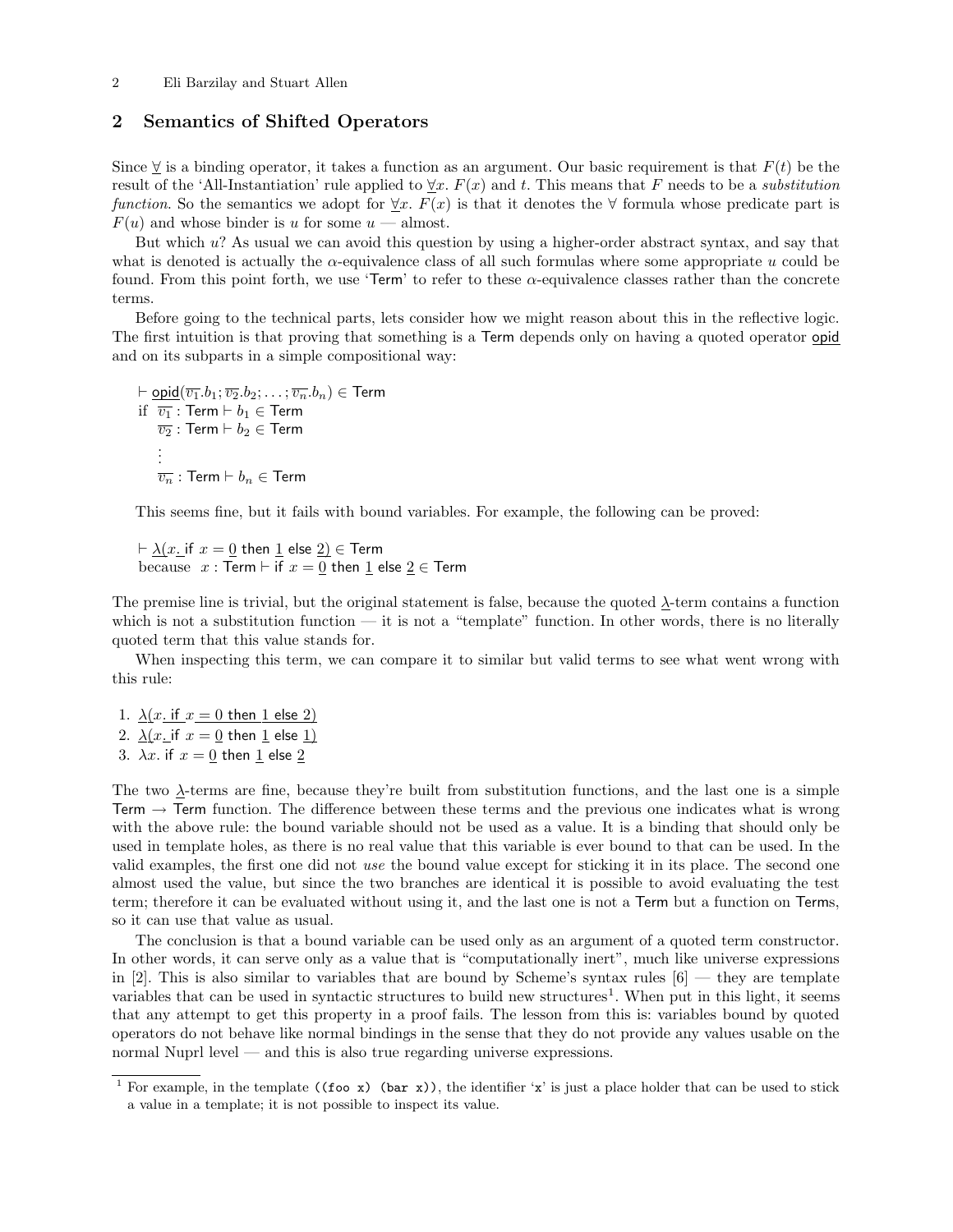# 3 Term Definition

We take CTerms as concrete terms: the type of objects intended to be ordinary syntax objects with binding operators. A more precise definition is given later, in Section 5. To define the Term type, we also need to introduce a predicate, is subst, which is used to distinguish proper substitution functions. This predicate is defined in Section 6, and it has specific rules which are introduced in Section 6.1.

As said above, Terms are defined over these CTerms:

$$
\mathsf{Term} \equiv \mathsf{CTerm} // \alpha
$$

Terms are constructed by shifted operators, which have the semantics of functions that create Terms from Term substitution functions. For example:

$$
\underline{\lambda}:\{f:\mathsf{Term}\to\mathsf{Term}\;|\;\mathsf{is\_subst}_1(f)\}\to\mathsf{Term}
$$

using a version of is subst that works with one argument functions. Generally, is subst<sub>n</sub> is a predicate over Term<sup>n</sup> $\rightarrow$ Term. To simplify things, we drop the *n* when the context is clear.

CVar is a subsets of CTerm, which contains only atomic variable terms. Correspondingly, Var =  $\{x\}$  $x \in \text{CVar}\},$  therefore Var  $\subseteq$  Term, since variables are  $\alpha$ -equivalent only to themselves. Two assumptions that will be used in the following are that we have an infinite supply of distinct variables in CVar (and therefore in Var) and that there is at least one closed CTerm we can use.

# 4 Operations, Assumptions, and Facts

These are the operations that will be needed in the following text:

· taking the  $\alpha$ -equivalence class of an object.<br>· choosing an element of an  $\alpha$ -equivalence class

- choosing an element of an  $\alpha$ -equivalence class. This is some function, such as one that chooses the first available variable names using lexicographic order.
- $\cdot$ [ $\cdot$ / $\cdot$ ] standard capture-avoiding substitution on CTerms. It can be used to substitute for multiple variables at one shot, provided that the number of supplied terms matches the number of variables, which are all distinct.
- $\cdot \llbracket \cdot / \cdot \rrbracket$  substitution for Terms, which is defined using the above operations as:  $b \llbracket \overline{x}/\overline{v} \rrbracket = b \llbracket \overline{x}/\overline{v} \rrbracket$ .

newcvar(·) returns a new CVar, i.e., newcvar(t) is neither free nor bound in  $t \in \mathsf{CTerm}$ .

newvar(·) is similar to newcvar(·) but for Terms, defined as: newvar $(x)$  = newcvar $(x)$ .

newcvar<sub>n</sub>( $\cdot$ ) returns *n* new CVars, defined as:

 $newcvar_1(x) = newcvar(x),$ 

newcvar<sub>n+1</sub>(x) = (let v = newcvar<sub>n</sub>(x) in v, newcvar(v, x)).

newvar<sub>n</sub>(·) returns n new Vars, defined in the same way as newcvar<sub>n</sub>(·).

We use versions of these operations that are generalized to any lists and tuples of input arguments in an obvious way. The newcvar( $\cdot$ ) and newvar( $\cdot$ ) operations are further extended to functions by plugging in some closed dummy term argument (that we name '0') and using the result:

 $\forall f$  : Term<sup>n</sup>→Term. newvar<sub>m</sub> $(f)$  = newvar<sub>m</sub> $(f(0^n))$ 

Below we will often justify things of the form  $a = b$ , by mentioning lemmas of the form  $a = a$ , b, without emphasizing this transition.

Note: an overline indicates the value is a tuple and a way to index its elements. For example,  $\bar{x}$ : Var<sup>n</sup> means that  $\overline{x}$  is a list of n Vars, and that  $x_i$  is the *i*th element of this list; that is, x is a function from  $i: 1 \dots \text{len}(\overline{x})$  to the *i*th element of  $\overline{x}$ .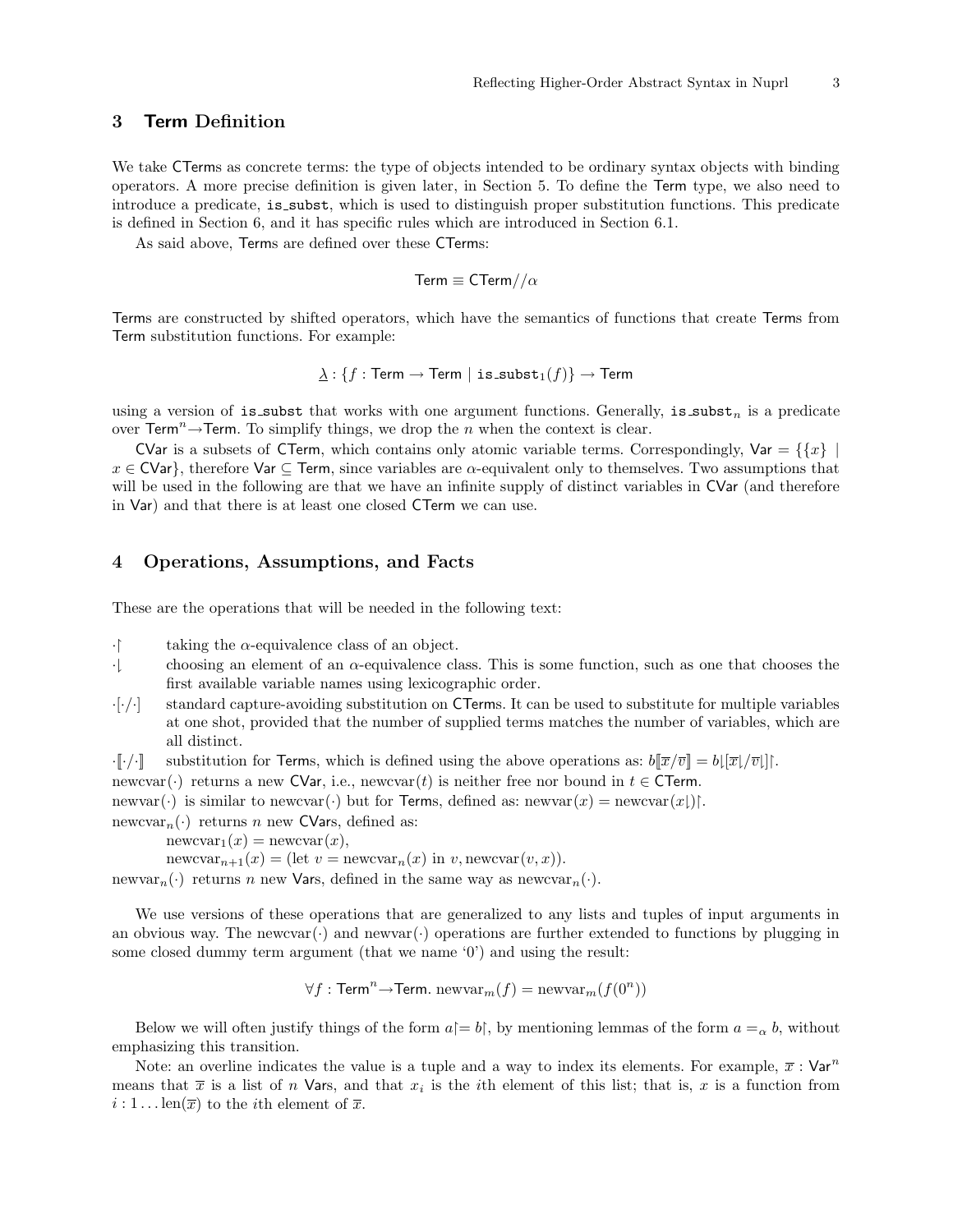#### 4.1 Important Assumptions and Facts

In this section we state several assumptions and derived facts about substitution — the assumptions are not argued for, but we think that it is clear they are all true for any reasonable definition of substitution (one that respects the usual term binding structure). This allows us to take substitution as given and avoid getting into a specific implementation. These will be used in the following text.

 $\star 1 \ \forall x : \mathsf{Term}.\ x = x \mathord{\downharpoonright}$ 

 $\star 2 \ \forall x : \mathsf{CTerm}. \ x =_\alpha x \upharpoonright \downharpoonright$ 

This fact is mostly used when nested in a bigger term, see  $\star$ 4 below.

 $\star 3 \forall x :$  CVar.  $x = x \upharpoonright \downharpoonright$ 

because  $x \in \text{CVar} \Rightarrow x \upharpoonright = \{x\} = x.$ 

- $\star$ 4  $\forall \overline{x_1}, \overline{x_2}$  : CTerm<sup>n</sup>,  $\overline{v}$  : CVar<sup>n</sup>,  $b$  : CTerm.  $\overline{x_1} = \alpha \ \overline{x_2} \Rightarrow b[\overline{x_1}/\overline{v}] = \alpha \ b[\overline{x_2}/\overline{v}]$ Note that using this fact,  $\star 2$  can be used in a subterm of an  $\alpha$ -equality, since:  $\forall t, x$  : CTerm.  $t = \alpha t[x][x]$
- $\star 5 \forall b_1, b_2$  : CTerm,  $\bar{t}$  : CTerm<sup>n</sup>,  $\bar{v}$  : CVar<sup>n</sup>.  $b_1 = \alpha b_2 \Rightarrow b_1[\bar{t}/\bar{v}] = \alpha b_2[\bar{t}/\bar{v}]$ note that  $\overline{v}$  is the same on both sides (free variables in the body are not changed).
- $\star 6 \forall t$  : CTerm,  $\overline{x_1}$  : CTerm<sup>n<sub>1</sub></sup>,  $\overline{x_2}$  : CTerm<sup>n<sub>2</sub></sup>,  $\overline{v_1}, \overline{u}$  : CVar<sup>n</sup><sup>1</sup>,  $\overline{v_2}$  : CVar<sup>n<sub>2</sub></sup>. the sequence  $\overline{v_1}, \overline{v_2}$  are distinct  $\& \overline{u}$  are distinct, not free in  $t, \overline{x_2}$

 $\Rightarrow t[\overline{x_1}, \overline{x_2}/\overline{v_1}, \overline{v_2}] = {x \overline{u}, \overline{x_2}/\overline{v_1}, \overline{v_2}][\overline{x_1}/\overline{u}]}$ This is simple to verify:

> $t[\overline{u}, \overline{x_2}/\overline{v_1}, \overline{v_2}][\overline{x_1}/\overline{u}]$ (any of  $\overline{u}$  do not occur free in t)  $=_{\alpha} t [\overline{u}]\overline{x_1}/\overline{u}], \overline{x_2}]\overline{x_1}/\overline{u}/\overline{v_1}, \overline{v_2}$ ( $\overline{u}$  are distinct)  $=_{\alpha} t[\overline{x_1}, \overline{x_2}(\overline{x_1}/\overline{u}]/\overline{v_1}, \overline{v_2}]$ (any of  $\overline{u}$  do not appear in  $\overline{x_2}$ )  $=$ <sub> $\alpha$ </sub>  $t[\overline{x_1}, \overline{x_2}/\overline{v_1}, \overline{v_2}]$

Note that it is easy to show that such a  $\overline{u}$  exists by choosing it as: let  $\overline{u} = \text{newcvar}_{n_1}(t, \overline{x_2}, \ldots)$ 

 $\star$ 7 ∀ $t$  : Term,  $\overline{x_1}$  : Term $^{n_1}, \overline{x_2}$  : Term $^{n_2}, \overline{v_1}, \overline{u}$  :  $\mathsf{Var}^{n_1}, \overline{v_2}$  :  $\mathsf{Var}^{n_2}.$ the sequence  $\overline{v_1}, \overline{v_2}$  are distinct  $\& \overline{u}$  are distinct, not free in  $t, \overline{x_2}$  $\Rightarrow t[\overline{x_1}, \overline{x_2}/\overline{v_1}, \overline{v_2}] = t[\overline{u}, \overline{x_2}/\overline{v_1}, \overline{v_2}][\overline{x_1}/\overline{u}]$ Again, verifying this is simple: from  $\star$ 6 we know that  $t\left[\overline{u}\right], \overline{x_2}\left[\overline{v_1}\right], \overline{v_2}\left[\overline{x_1}\right], \overline{u}\left[\right]\right] = t\left[\overline{x_1}\right], \overline{x_2}\left[\overline{v_1}\right], \overline{v_2}\left[\right],$ so:

$$
t[\overline{u}, \overline{x_2}/\overline{v_1}, \overline{v_2}][\overline{x_1}/\overline{u}] = t[\overline{u}], \overline{x_2}/\overline{v_1}], \overline{v_2}][\overline{x_1}/\overline{u}][\overline{x_1}/\overline{u}]]
$$

$$
(\star 2, \star 5) = t[\overline{u}], \overline{x_2}/\overline{v_1}], \overline{v_2}][\overline{x_1}/\overline{u}][\overline{x_1}/\overline{u}]]
$$

$$
(\text{by the use of } \star 6 \text{ above}) = t[\overline{x_1}], \overline{x_2}/\overline{v_1}, \overline{v_2}]]
$$

$$
= t[\overline{x_1}, \overline{x_2}/\overline{v_1}, \overline{v_2}]
$$

A similar note holds here: it is easy to show that such a  $\overline{u}$  exists if it is chosen as:

let  $\overline{u} = \text{newcvar}_{n_1}(t_1, \overline{x_2}, \ldots)$   $\mid = \text{newvar}_{n_1}(t_1, \overline{x_2}, \ldots)$ 

 $\star 8 \ \forall c$  : CTerm,  $\overline{v}, \overline{u}$  : CVar<sup>n</sup>,  $\overline{s}, \overline{t}$  : CTerm<sup>n</sup>.  $\overline{u}$  are not free in c except for  $\overline{v} \Rightarrow c[\overline{s}/\overline{v}][\overline{t}/\overline{u}] =_{\alpha} c[\overline{s}[\overline{t}/\overline{u}]/\overline{v}]$ Note that the  $\overline{v}$  exception is usually not needed.

 $\star 9 \ \forall c$  : Term,  $\overline{v}, \overline{u}$  : Var<sup>n</sup>,  $\overline{s}, \overline{t}$  : Term<sup>n</sup>.

 $\overline{u}$  are not free in c except for  $\overline{v} \Rightarrow c[\overline{s}/\overline{v}][\overline{t}/\overline{u}] = c[\overline{s}[\overline{t}/\overline{u}]/\overline{v}]$ This is easily shown by  $\star 2$  and the definition of  $\cdot [\cdot / \cdot]$ , using the previous fact.

A general intuition that arises from these facts and others, is that Term values are indeed isomorphic to CTerms: as long as there are no "dirty" concrete tricks played by using names of bound variables, facts that hold for CTerms will have corresponding versions for Terms.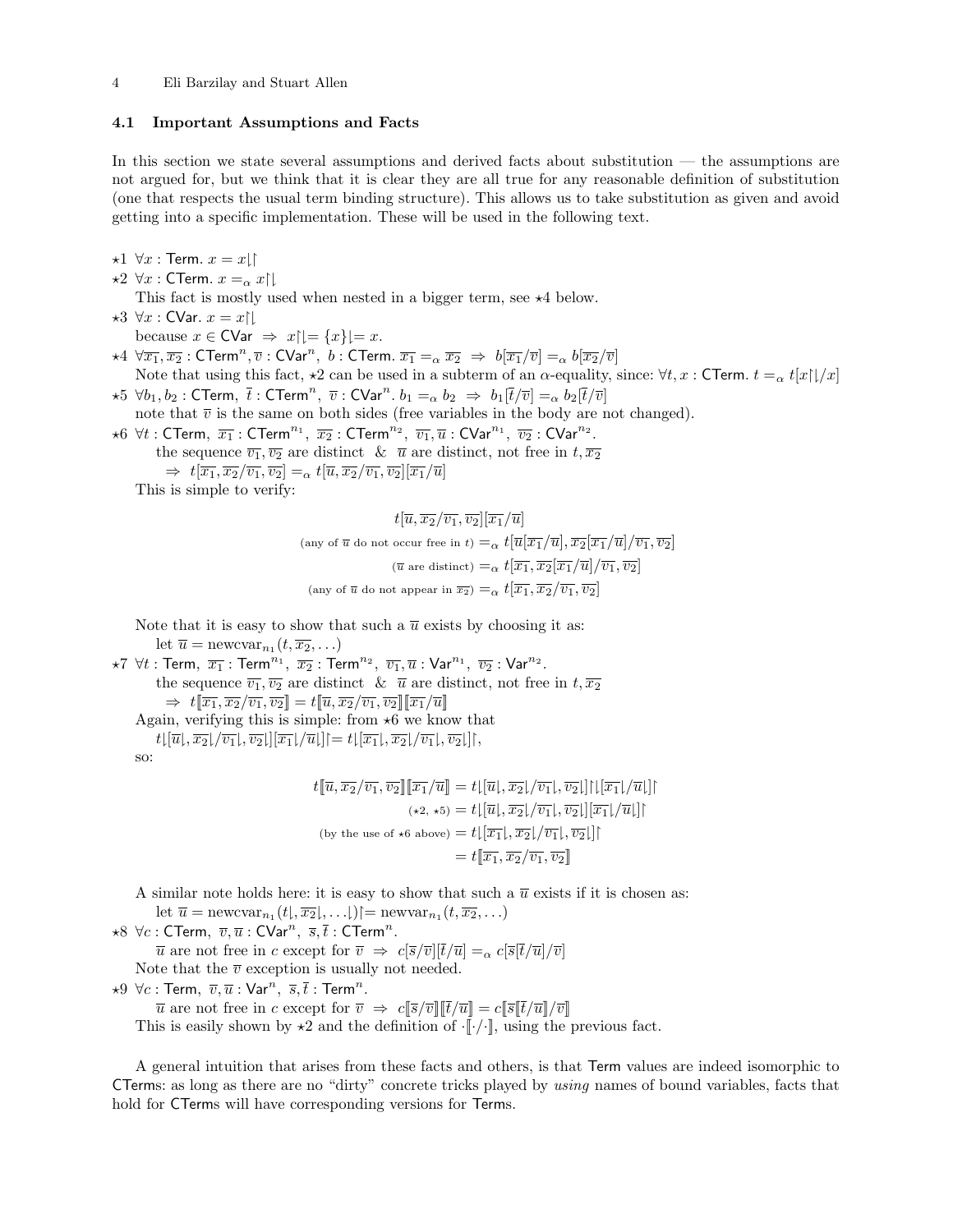## 5 Definitions of Shifted Operators

In the general case, a *shifted* operator id, one is defined as a function that takes in some substitution functions (determined by is subst) of some arities, and returns a Term value. This is done in the obvious way: each of the substitution functions is used to plug in new variables; then the results, with the chosen variables, are all packaged into a CTerm; and finally, the  $\alpha$ -equivalence class of this result produces the resulting Term. The actual representation is not too important — we could go with pairs and lists. For example:

$$
\underline{\lambda}(f) = \langle \lambda', [\langle \text{newvar}(f) \mathbf{I}], f(\text{newvar}(f)) \mathbf{I} \rangle] \rangle
$$

but this gets too complex in the general case (and it makes analysis hard, since we should know if a pair stands for a bound term, a term, or a pair of terms).

Instead, we use some types and abstract operations, which avoids committing us to some representation. The additional types we need are:

- OpId will be used for term name labels;
- BndCTerm<sub>a</sub> is a *bound CTerm* (where  $a : \mathbb{N}$ ) packaging a CTerm with a distinct CVars.

BndCTerms are created with a mkBndCTerm constructor<sup>2</sup>:

$$
\mathtt{mkBndCTerm} \in a : \mathbb{N} \to (1 \dots a \to \mathsf{CVar}) \to \mathsf{CTerm} \to \mathsf{BndCTerm}_a
$$

An alternate syntax for  $mkBndCTerm$  can be more natural when  $a$  is known:

mkBndCTerm $(\overline{x},t)$  stands for mkBndCTerm(len( $\overline{x}$ ), ( $\lambda i. x_i$ ), t)

CTerms are created with mkCTerm:

$$
\begin{array}{rcl} \texttt{mkCTerm} & \in & \textsf{Opld} \rightarrow n: \mathbb{N} \\ & \rightarrow a: (1 \dots n \rightarrow \mathbb{N}) \\ & \rightarrow (i:1 \dots n \rightarrow \textsf{BndCTerm}_{a_i}) \\ & \rightarrow \textsf{CTerm} \end{array}
$$

An alternate syntax for this which can be more natural when  $n, a$  are known is:

$$
\mathtt{mkCTerm}(o, \; [\mathtt{mkBndCTerm}(\overline{x_1}, t_1), \ldots, \mathtt{mkBndCTerm}(\overline{x_n}, t_n)])
$$

which can be used instead of

mkCTerm(
$$
o, n, (\lambda i. \operatorname{len}(\overline{x_i}))
$$
, ( $\lambda i$ . mkBndCTerm( $\overline{x_i}, t_i$ )))

The next thing we need is a type which is the subset of  $\text{Term}^n \rightarrow \text{Term}$  functions that are substitution functions (using the is subst predicate):

$$
\mathsf{SubstFunc}_n = \{f: \mathsf{Term}^n {\rightarrow} \mathsf{Term} \; | \; \mathsf{is\_subst}_n(f) \}
$$

Now we have reached the point where we can finally define a mkTerm constructor for Terms which uses mkCTerm:

```
mkrerm \in Opld \rightarrow n : \mathbb{N}\rightarrow a : (1 \dots n \rightarrow \mathbb{N})\rightarrow (i:1 \ldots n \rightarrow \mathsf{SubstFunc}_{a_i})\rightarrow Term
```
<sup>&</sup>lt;sup>2</sup> We use the notation  $x : A \to B_x$  to denote functions on A such that  $\forall x : A$ .  $f(x) \in B_x$ , a type which is more conventionally denoted by  $\Pi x : A \cdot B_x$ .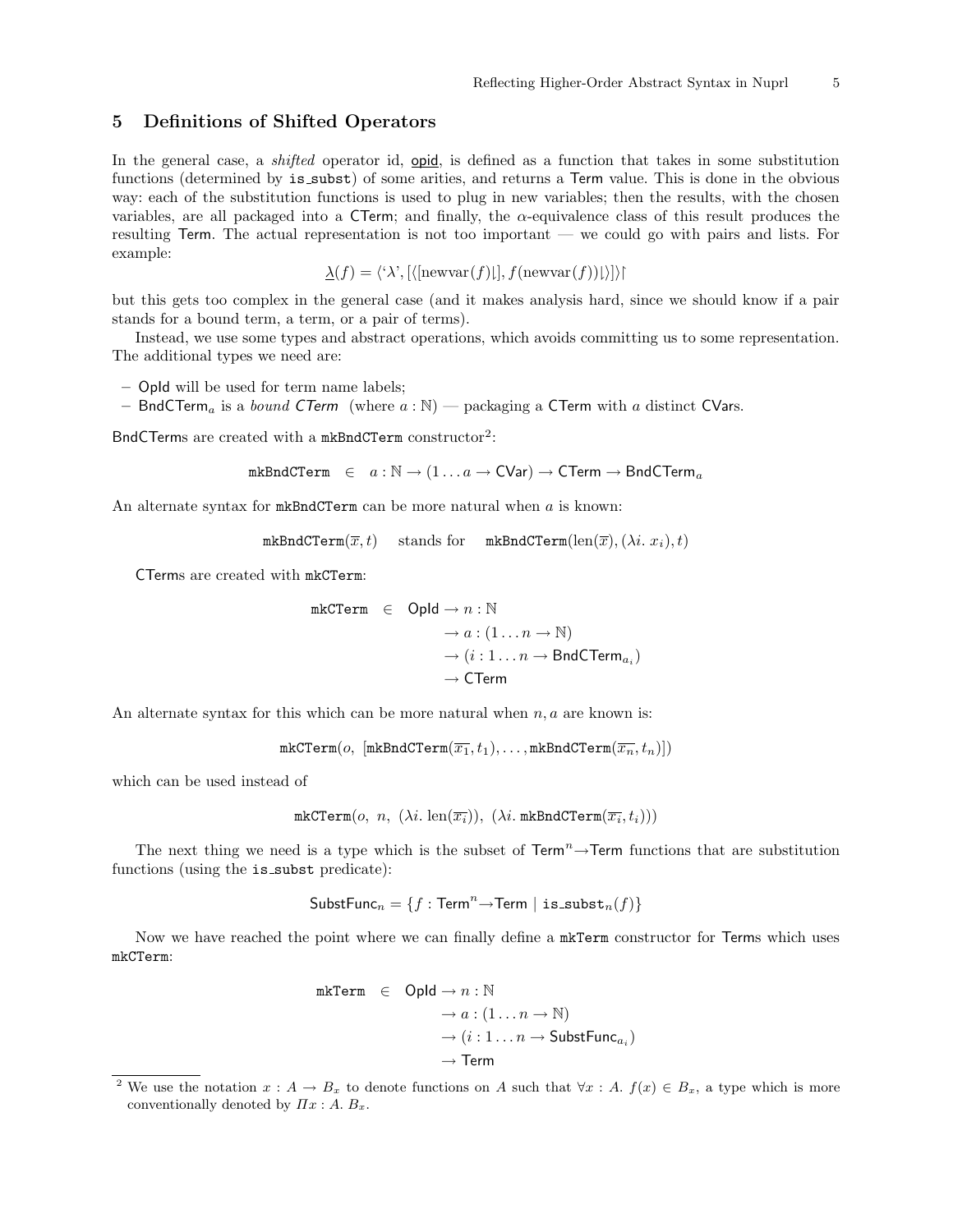This function is defined as:

 $mkrTerm(o, n, a, f) =$  $\mathtt{mkCTerm}(o,n,a,\lambda i.~\mathrm{let}~\overline{x} = \mathrm{newvar}_{a_i}(f_i)~\mathrm{in}~\mathtt{mkBndCTerm}(\overline{x}\vert, f_i(\overline{x})\vert))$  | and the alternate syntax for this is:

$$
\mathtt{mkTerm}(o, [\langle a_1, f_1 \rangle, \ldots, \langle a_n, f_n \rangle])
$$

which stands for

 ${\tt mkTerm}(o, n, \lambda i.\; a_i, \lambda i.\; f_i)={\tt mkTerm}(o, n, a, f)$ 

A shifted operator is a Term constructor which uses mkTerm with some fixed operator name and arity list. For example, ' $\lambda$ ' and ' $\Sigma$ ' are defined as:

$$
\underline{\lambda}(f) = \texttt{mkTerm}(\mathbf{X}',[\langle 1,f \rangle]), \quad \underline{\Sigma}(f,g) = \texttt{mkTerm}(\mathbf{X}',[\langle 0,f \rangle, \langle 1,g \rangle])
$$

Note that since  $\texttt{mkTerm}$  is curried, a shifted operator is made by specifying the first three inputs:  $\texttt{mkTerm}(o, n, a)$ .

In addition to the assumptions and facts introduced in Section 4.1, we further assume the following:

 $\star$ 10 We specify one way that substitution interacts with CTerms — for all i, k, if it is true that

if  $v_k$  is free in  $t_i$  then none of  $\overline{x_i}$  are free in either  $r_k$  or  $v_k$ 

then<sup>3</sup> ,

$$
\mathtt{mkCTerm}(o, n, a, \lambda i. \mathtt{mkBndCTerm}(\overline{x_i}, t_i))[\overline{r}/\overline{v}] =_{\alpha} \mathtt{mkCTerm}(o, n, a, \lambda i. \mathtt{mkBndCTerm}(\overline{x_i}, t_i[\overline{r}/\overline{v}]))
$$

To see why it is true using any reasonable definition of substitution, it is simpler to first see that a precondition that could be used is that none of  $\overline{x_i}$  occur free in  $\overline{r}, \overline{v}$ ; this is too restrictive for our future needs but the explanation is somewhat similar.

First of all, if  $v_k$  is not free in  $t_i$ , then there is no need for any restriction, since it does not have any effect on the result. Now, if it does appear in  $t_i$ , then it is enough to have two guarantees for the above to remain an  $\alpha$ -equality: (a) if none of  $\overline{x_i}$  are free in  $r_k$  then capture by  $\overline{x_i}$  is impossible; (b) if  $v_k$  is not in  $\overline{x_i}$ , then none of the  $v_k$  will not get "screened out" in the body.

• A fact similar to this assumption also holds for Terms — if none of  $\overline{x_i}$  occur free in  $\overline{r}, \overline{v}, \overline{f_i(\underline{0}^{a_i})}$  then:

$$
\texttt{mkTerm}(o, n, a, \lambda i. f_i)[\overline{\mathbf{r}}/\overline{v}] = \texttt{mkTerm}(o, n, a, \lambda i. \lambda \overline{z}. f_i(\overline{z})[\overline{\mathbf{r}}/\overline{v}])
$$

However, it turns out that this fact is not needed, so no proof is given.

Note: we have later found that this fact is not correct, but since it was not used, it does not affect the rest of the paper. (July 2003)

 $\star$ 11 A simple fact about renaming bound variables:

 $\forall \overline{x_i}, \overline{z_i}$ : CVar<sup>n</sup>.  $\overline{x_i}$  are distinct  $\& \overline{z_i}$  are distinct  $\& \overline{z_i}$  are not free in  $b_i$  $\Rightarrow$  mkCTerm $(o, n, a, \lambda i$ . mkBndCTerm $(\overline{x_i}, b_i))$ 

$$
=_{\alpha}\texttt{mkCTerm}(o,n,a,\lambda i.\texttt{mkBndCTerm}(\overline{z_i},b_i[\overline{z_i}/\overline{x_i}]))
$$

#### 6 Defining is subst

A function is a substitution function iff there exists an appropriate substitution that it is equivalent to. First, we describe this using CTerms, since we know how substitutions work on them:

is\_subst<sub>n</sub>(
$$
f
$$
)  $\equiv \exists b : \text{CTerm. } \exists \overline{v} : \text{CVar}^n \cdot \forall \overline{t} : \text{CTerm}^n \cdot f(\overline{t}) = b[\overline{t}/\overline{v}]]$  (1)

Note that f returns a Term which is an  $\alpha$ -equivalence class, so we have an equality rather than an  $\alpha$ -equality. This should be equivalent to directly using a Term argument for f:

$$
\text{is\_subst}_n(f) \equiv \exists b : \text{CTerm. } \exists \overline{v} : \text{CVar}^n. \,\forall \overline{r} : \text{Term}^n. \, f(\overline{r}) = b[\overline{r}]/\overline{v}]\n \tag{2}
$$

We should show that  $\forall b : \mathsf{CTerm}$ ,  $\forall \overline{v} : \mathsf{CTerm}^n$ , the two sub-expressions are equivalent.

<sup>&</sup>lt;sup>3</sup> Note that the  $\alpha$ -equality is needed only because the substitution definition might introduce arbitrary renamings.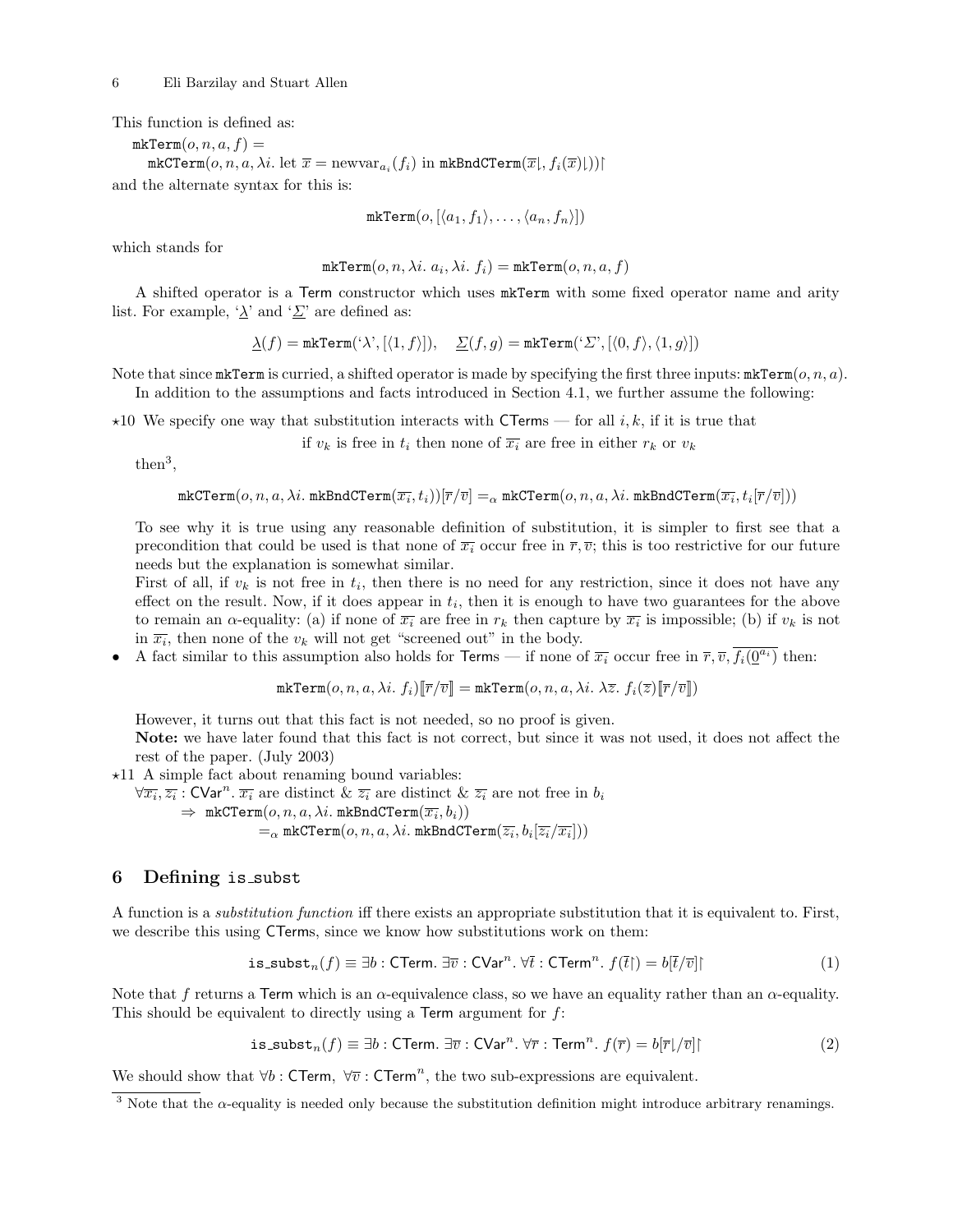$(1) \Rightarrow (2)$  Instantiate  $\overline{t}$  with the chosen  $\overline{r}$ :

$$
f(\overline{r}) \stackrel{\star 1}{=} f(\overline{r}\vert \textcolor{black}{\restriction}) \stackrel{(1)}{=} b[\overline{r}\vert/\overline{v}]\textcolor{black}{\restriction}
$$

 $(2) \Rightarrow (1)$  Instantiate  $\overline{r}$  with  $\overline{t}$  and we get:

$$
f(\overline{t}\vert)\stackrel{(2)}{=} b[\overline{t}\vert\vert/\overline{v}\vert]^{\star2\star4}\;b[\overline{t}/\overline{v}]\vert
$$

We can now try to use a version that has all Term types and no CTerm types, using the  $\alpha$ -terms substitution,  $\cdot \llbracket \cdot / \cdot \rrbracket$ :

$$
\text{is\_subst}_n(f) \equiv \exists b_a : \text{Term. } \exists \overline{v_a} : \text{Var}^n. \,\forall \overline{t_a} : \text{Term}^n. \, f(\overline{t_a}) = b_a[\overline{t_a}/\overline{v_a}]] \tag{3}
$$

Now, verify that this is indeed equivalent to the other two definitions:

 $(2) \Rightarrow (3)$  Let  $b_a = b$ ,  $\overline{v_a} = \overline{v}$ , pick some  $\overline{t_a}$ , and instantiate  $\overline{r}$  with it:

$$
f(\overline{t_a}) \stackrel{(2)}{=} b[\overline{t_a}]/\overline{v}] \upharpoonright \stackrel{*}{=} b[\lfloor [\overline{t_a}]/\overline{v}][\rfloor] = b[\lbrack \overline{t_a}/\overline{v}][\rfloor] = b_a[\overline{t_a}/\overline{v_a}][\overline{v_a}/\overline{v_a}][\overline{v_a}/\overline{v_a}][\overline{v_a}/\overline{v_a}][\overline{v_a}/\overline{v_a}][\overline{v_a}/\overline{v_a}][\overline{v_a}/\overline{v_a}][\overline{v_a}/\overline{v_a}][\overline{v_a}/\overline{v_a}][\overline{v_a}/\overline{v_b}][\overline{v_a}/\overline{v_b}][\overline{v_a}/\overline{v_b}][\overline{v_a}/\overline{v_b}][\overline{v_a}/\overline{v_b}][\overline{v_a}/\overline{v_b}][\overline{v_a}/\overline{v_b}][\overline{v_a}/\overline{v_b}][\overline{v_a}/\overline{v_b}][\overline{v_a}/\overline{v_b}][\overline{v_b}/\overline{v_b}][\overline{v_a}/\overline{v_b}][\overline{v_b}/\overline{v_b}][\overline{v_a}/\overline{v_b}][\overline{v_a}/\overline{v_b}][\overline{v_a}/\overline{v_b}][\overline{v_a}/\overline{v_b}][\overline{v_a}/\overline{v_b}][\overline{v_a}/\overline{v_b}][\overline{v_a}/\overline{v_b}][\overline{v_a}/\overline{v_b}][\overline{v_a}/\overline{v_b}][\overline{v_a}/\overline{v_b}][\overline{v_a}/\overline{v_b}][\overline{v_a}/\overline{v_b}][\overline{v_a}/\overline{v_b}][\overline{v_a}/\overline{v_b}][\overline{v_a}/\overline{v_b}][\overline{v_a}/\overline{v_b}][\overline{v_a}/\overline{v_b}][\overline{v_b}/\overline{v_b}][\overline{v_b}/\overline{v_b}][\overline{v_b}/\overline{v_b}][\overline{v_b}/\overline{v_b}][\overline{v_b}/\overline{v_b}][\overline{v_b}/
$$

( $\star$ ) is true because of  $\star$ 2 (with b),  $\star$ 3 (with  $\overline{v}$ ), and  $\star$ 5 (with  $x_1, x_2, \overline{t}, \overline{v}$ ).

 $(3) \Rightarrow (2)$  Let  $b = b_a$ ,  $\overline{v} = \overline{v_a}$ , pick some  $\overline{r}$ , and instantiate  $\overline{t_a}$  with it:

$$
f(\overline{r}) \stackrel{\text{(3)}}{=} b_a \llbracket \overline{r}/\overline{v_a} \rrbracket = b_a \lfloor |\overline{r}|/\overline{v_a} \rfloor | = b \llbracket \overline{r} \rfloor/\overline{v} \rrbracket |
$$

#### 6.1 The is subst Rules

Now that we have a reasonable definition of is subst, we define key rules which use is subst to prove that something is a proper Term. These rules turn out to be quite simple — there are only two cases:

- $H \vdash \texttt{is\_subst}(x_1, x_2, \ldots, x_n, x_i)$
- $H \vdash \text{is } \textsf{subst}(\overline{x}, \textsf{opid}(\overline{y_1}, b_1; \ldots; \overline{y_n}, b_n))$  where <u>opid</u> is some quoted opid  $H \vdash \texttt{is\_subst}(\overline{x}, \overline{y_1}, b_1)$  $H \vdash \texttt{is\_subst}(\overline{x}, \overline{y_2}, b_2)$ . . .  $H \vdash \texttt{is\_subst}(\overline{x}, \overline{y_n}, b_n)$

Note that this is enough for proving the validity of any Term value; for example, quoted constants succeeds immediately since their opid is quoted and they have no subterms. Proving  $t \in$  Term is achieved by showing is subst( $i$ , t). (Of course, this is not a complete set of rules, since there are more cases where we have general Term expressions that are not constants.)

#### 6.2 Justifying the is subst Rules

The validity of the first rule amounts to this:

$$
\forall n, i : \mathbb{N}^+. i \leq n \implies \text{is \,} \text{subst}_n(\pi_n^i)
$$

which is easily verified. Choose distinct  $\overline{v} = v_1, \ldots, v_n$  variables, and let  $b = \pi_n^i(\overline{v}) = v_i$ . Then,  $\forall \overline{t}$ : Term<sup>n</sup>.  $\pi_n^i(\bar{t}) = v_i[\bar{t}/\bar{v}]$  is true by the definition of  $\pi_n^i$ , of  $[\cdot/\cdot]$ , and the distinctness of  $\bar{v}$ .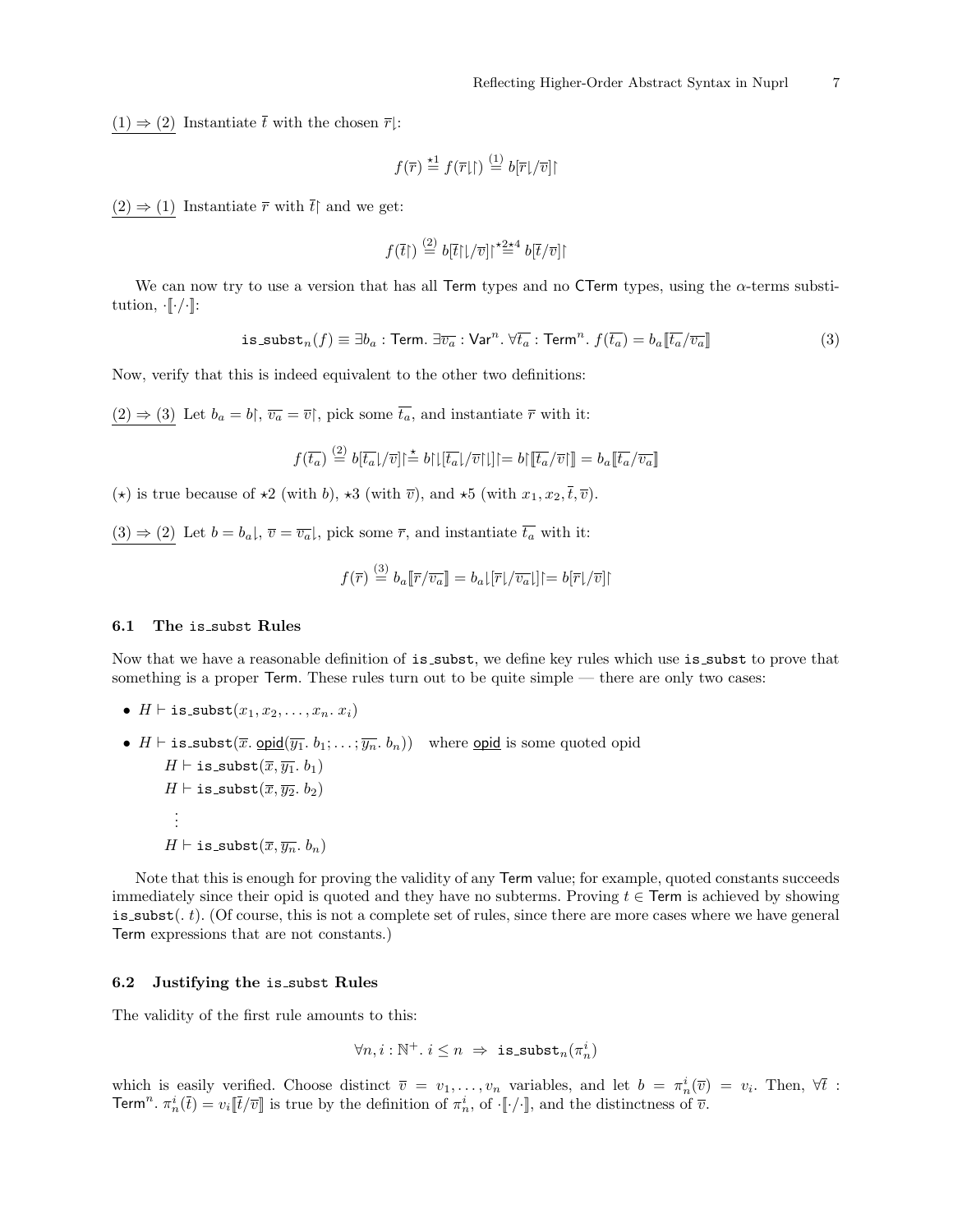Our main result will be formulating and proving the validity of the second rule, but this formulation requires some preparation. First, recall that the type of mkTerm is:

$$
\mathsf{Opld} \to n : \mathbb{N} \to a : (1 \dots n \to \mathbb{N}) \to (i : 1 \dots n \to \mathsf{SubstFunc}_{a_i}) \to \mathsf{Term}
$$

Note that, as said earlier, a shifted operator is the result of applying mkTerm on the first three arguments, since they define the operator symbol and the list of arities it expects. For example:

$$
\underline{\lambda} = \texttt{mkTerm}(\texttt{`}\lambda \texttt{'}, 1, \langle 1 \rangle) \quad \underline{\Sigma} = \texttt{mkTerm}(\texttt{`}\Sigma \texttt{'}, 2, \langle 0, 1 \rangle)
$$

So, a shifted operator has the following type, for some given  $o, n$ , and  $a$ :

$$
\mathtt{mkTerm}(o,n,a): \quad (i:1\ldots n\rightarrow \mathsf{SubstFunc}_{a_i})\rightarrow \mathsf{Term}
$$

Remember that the current goal is to conclude that for some shifted operator, opid:

is.subst(
$$
\overline{x}
$$
. opid( $\overline{v_1}$ ,  $b_1$ ,..., $\overline{v_n}$ ,  $b_n$ ))  
if  
is-subst( $\overline{x}$ , $\overline{v_1}$ ,  $b_1$ ) & ... & is-subst( $\overline{x}$ , $\overline{v_n}$ ,  $b_n$ )

We need to compose the **opid** function with an object that will make the result a  $\text{Term}^k \rightarrow \text{Term}$  function (consuming the  $x_1, \ldots, x_k$  variables) which we then show is a substitution function. This means the function that is composed with **opid** should get a tuple of  $\text{Term}^k$  as input and return the vector of n substitution functions, built by consuming  $\overline{x}$ . In short, we package all the necessary information in F:

$$
F: \mathsf{Term}^k \to (i:1 \ldots n \to \mathsf{SubstFunc}_{a_i})
$$

so we get the expected:

$$
\mathtt{mkTerm}(o,n,a) \circ F : \mathsf{Term}^k {\rightarrow} \mathsf{Term}
$$

Now for the main result — the validity of the second rule may be formulated thus:

$$
\forall o: \text{Opld}, n: \mathbb{N}, a: (1...n \to \mathbb{N}), k: \mathbb{N},
$$
  
\n
$$
F: \text{Term}^k \to (i: 1...n \to \text{SubstFunc}_{a_i}).
$$
  
\n
$$
\forall i: 1...n. \text{ is } \text{subst}_{k+a_i}(\lambda_{(k)}\text{ts}, xs. F(ts)(i)(xs))
$$
  
\n
$$
\Rightarrow \text{ is } \text{subst}_{k}(\text{mkTerm}(o, n, a) \circ F)
$$
  
\nwhere  $(\lambda_{(k)}x, y, B(x, y))(u_1, ..., u_{k+n}) \equiv B((u_1, ..., u_k), (u_{k+1}, ..., u_{k+n})).^{4}$ 

Proof. Assume  $o, n, a, k$ , and F are given as specified. We also assume that the constructed functions are substitution functions; therefore, for every  $1 \le i \le n$  we get  $c_i$  : Term,  $\overline{u_i}$  :  $\mathsf{Var}^{k}$ ,  $\overline{v_i}$  :  $\mathsf{Var}^{a_i}$  such that:

$$
\forall r_1^1, \dots, r_k^1, r_1^2, \dots, r_{a_i}^2 : Term. \ F(r_1^1, \dots, r_k^1)(i)(r_1^2, \dots, r_{a_i}^2) = c_i \overline{[r^1, r^2/\overline{u_i}, \overline{v_i}]}
$$

- Let  $\overline{t}$  : Term<sup>k</sup> be some k Terms,
- let  $\overline{x_i} = \text{newvar}_{a_i}(F(\overline{t})(i)),$
- and let  $\overline{s} = \text{newvar}_k(\overline{c}, \overline{x_1}, \ldots, \overline{x_n}).$

Now we can proceed: our goal due to the definition of  $i$ s subst, is to derive an equality of the form

$$
(\mathtt{mkTerm}(o, n, a) \circ F)(\overline{t}) = B[\overline{t}/\overline{X}]]
$$

where, and this will be the tricky part, B and  $\overline{X}$  are *independent* of the input,  $\overline{t}$ . So:

<sup>&</sup>lt;sup>4</sup> Note that this special form of  $\lambda$  could be avoided if the fourth input type to  $mkTerm$  would take the terms first and then the index (instead of the  $SubstFunc_{a_i}$ ), but that would require a special composition operation instead.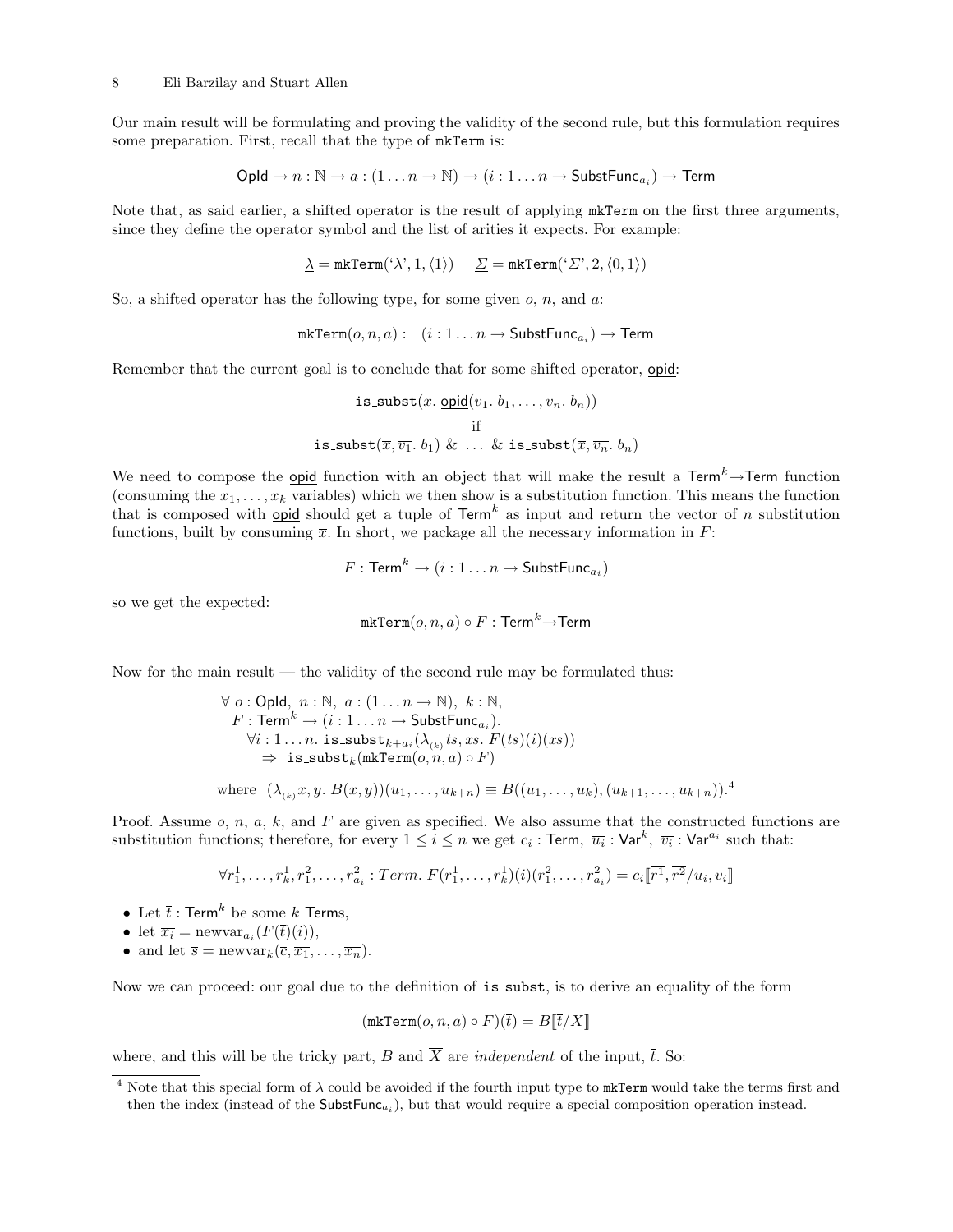$$
(\mathtt{mkTerm}(o, n, a) \circ F)(\overline{t}) = \\ = \mathtt{mkTerm}(o, n, a, F(\overline{t})) \\ (\mathtt{mkTerm\,def.}) = \mathtt{mkCTerm}(o, n, a, \lambda i. \mathtt{mkEndCTerm}(\overline{x_i} |, F(\overline{t})(i)(\overline{x_i})|)) | \\ (F's fact) = \mathtt{mkCTerm}(o, n, a, \lambda i. \mathtt{mkEndCTerm}(\overline{x_i} |, c_i[\overline{t}, \overline{x_i}/\overline{u_i}, \overline{v_i}]|)) | \\ (\star \tau) = \mathtt{mkCTerm}(o, n, a, \lambda i. \mathtt{mkEndCTerm}(\overline{x_i} |, c_i[\overline{s}, \overline{x_i}/\overline{u_i}, \overline{v_i}]||\overline{t}/\overline{s}||)) | \\ (\cdot [\cdot] \cdot] \det.) = \mathtt{mkCTerm}(o, n, a, \lambda i. \mathtt{mkEndCTerm}(\overline{x_i} |, c_i[\overline{s}, \overline{x_i}/\overline{u_i}, \overline{v_i}]||\overline{t}|\overline{t}/\overline{s}||)) | \\ (\star 2) = \mathtt{mkCTerm}(o, n, a, \lambda i. \mathtt{mkEndCTerm}(\overline{x_i} |, c_i[\overline{s}, \overline{x_i}/\overline{u_i}, \overline{v_i}]||\overline{t}|\overline{t}/\overline{s}||)) | \\ (\star 10, \mathtt{see below}) = \mathtt{mkCTerm}(o, n, a, \lambda i. \mathtt{mkEndCTerm}(\overline{x_i} |, c_i[\overline{s}, \overline{x_i}/\overline{u_i}, \overline{v_i}]|)) |\overline{t}/\overline{s}|| | \\ (\star 2) = \mathtt{mkCTerm}(o, n, a, \lambda i. \mathtt{mkEndCTerm}(\overline{x_i} |, c_i[\overline{s}, \overline{x_i}/\overline{u_i}, \overline{v_i}]|)) ||[\overline{t}/\overline{s}|| | \\ (\cdot [\cdot] \cdot] \det.) = \mathtt{mkCTerm}(o, n, a, \lambda i. \mathtt{mkEndCTerm}(\overline{x_i} |, c_i[\overline{s}, \overline{x_i}/\overline{u_i}, \overline{v_i}]|)) ||[\overline{t}/\overline{s}||
$$

In the above, making sure  $\star 10$  applies needs some care. Assume that for some j, l, the variable  $s_i$  is free in the *l*th body, which is  $c_l[\overline{s}, \overline{x_l}/\overline{u_l}, \overline{v_l}]$ . We need to make sure in this case that  $\overline{x_l}$  is not free in either  $t_j$  or  $s_j$ . The latter is trivial by the choice of  $\overline{s}$  (and holds for all indexes), but the former is not obvious. What we do know about  $\overline{x_l}$  is its definition:

$$
\overline{x_l}| = \text{newvar}_{a_l}(F(\overline{t})(l))| = \text{newvar}_{a_l}(c_l[\overline{t}, 0^{a_l}/\overline{u_l}, \overline{v_l}])|
$$

but since  $s_j$  is free in  $c_l[\overline{s}, \overline{x_l}/\overline{u_l}, \overline{v_l}]$ , then  $u_{l,j}$  must appear in  $c_l$ ; therefore, the choice of  $\overline{x_l}$  above must pick variables that do not appear in  $t_j$  so we're safe.

Going back to the main proof, the last term of the equality chain built so far was:

$$
\mathtt{mkCTerm}(o, n, a, \lambda i. \mathtt{mkBndCTerm}(\overline{x_i} \vert, c_i \lbrack\!\lbrack \overline{s}, \overline{x_i}/\overline{u_i}, \overline{v_i} \rbrack\!\rbrack))\lbrack\lbrack\overline{t}/\overline{s}\rbrack\!\rbrack
$$

which has the  $B[\bar{t}/\overline{X}]$  structure that we're looking for, but we're not finished because both the B and the  $\overline{X}$ parts depend on  $\overline{t} - \overline{x_i}$  is defined in terms of  $\overline{t}$ ,  $\overline{s}$  is defined in terms of  $\overline{x_i}$ , and both B and X parts contain instances of  $\overline{s}$  (and B actually contains  $\overline{x_i}$  as well).

So we choose  $\overline{t}$ -independent values now: let  $x_i' = \text{newvar}_{a_i}(c_i)$  and let  $s' = \text{newvar}_k(\overline{c}, x_1', \dots, x_k')$ , we also need to show that in the above, using  $x'_i$ , s' instead of  $\overline{x_i}$ , s is still the same value. In an attempt to simplify this we now choose *n* sets of variables  $\overline{z_1} \in \text{Term}^{a_1}, \ldots, \overline{z_n} \in \text{Term}^{a_n}$ , which are completely fresh: they do not appear in anything mentioned so far, including  $\overline{t}$ .

Now, back to our equality chain which left off at:

$$
= \mathtt{mkCTerm}(o, n, a, \lambda i.\ \mathtt{mkBndCTerm}(\overline{x_i}\mathord{\downharpoonright}, c_i \mathopen{\lbrack\!\lbrack\overline{s}, \overline{x_i}/\overline{u_i}, \overline{v_i}\rbrack\!\rbrack}))\mathclose{\lbrack\!\lbrack\overline{t}/\overline{s}\rbrack\!\rbrack}
$$

By  $\star 11$ :

$$
= \mathtt{mkCTerm}(o, n, a, \lambda i.\ \mathtt{mkBndCTerm}(\overline{z_i}\vert, c_i \llbracket \overline{s}, \overline{z_i}/\overline{u_i}, \overline{v_i} \rrbracket \rvert))\lceil \llbracket \overline{t}/\overline{s} \rrbracket
$$

Next, we use substitution to get s' inside —  $\bar{s}$  are distinct, s' are distinct, and s' does not occur in  $\bar{z}_i$ :

$$
=\texttt{mkCTerm}(o,n,a,\lambda i.\;\texttt{mkBndCTerm}(\overline{z_i}\text{I},c_i\mathbf{[}\overline{s'}\mathbf{[}\overline{s}/\overline{s'}\mathbf{I}],\overline{z_i}\mathbf{[}\overline{s}/\overline{s'}\mathbf{I}]/\overline{u_i},\overline{v_i}\mathbf{I}\text{]})))\mathbf{[}\mathbf{[}\overline{t}/\overline{s}\mathbf{I}]
$$

Because s' does not occur free in  $c_i$ , this would be the expansion of the following substitution by  $\star 9$ :

 $\mathcal{L}=\mathtt{mkCTerm}(o,n,a,\lambda i.~\mathtt{mkBndCTerm}(\overline{z_i}\vert,c_i\mathopen{\lbrack\!\lbrack}s',\overline{z_i}/\overline{u_i},\overline{v_i}\mathclose{\rbrack\!\rbrack}\mathclose{\lbrack\!\rbrack}s/s'\mathclose{\rbrack\!\rbrack}))\lbrack\overline{\lbrack t}/\overline{s}\rbrack\!\rbrack}$ 

Combining  $\cdot$  [ $\cdot$ / $\cdot$ ] and  $\star$ 2 we get:

$$
= \mathtt{mkCTerm}(o, n, a, \lambda i. \mathtt{mkBndCTerm}(\overline{z_i} |, c_i \overline{[\![ s', \overline{z_i}/\overline{u_i}, \overline{v_i} ]\!]} \sqcup [\overline{s} \sqcup \overline{s'} \sqcup \ \hspace{-1.5pt}]) \sqcap [\overline{t}/\overline{s} ]
$$

 $\overline{z_i}$  do not occur in either  $\overline{s}$  or s' so we can use  $\star 10$ :

 $\mathcal{L}=\mathtt{mkCTerm}(o,n,a,\lambda i.~\mathtt{mkBndCTerm}(\overline{z_i}\vert,c_i\mathbf{[\![} s',\overline{z_i}/\overline{u_i},\overline{v_i}\mathbf{]\!]\!}\vert))|\overline{s}\vert/s'\vert]\vert\vert\overline{t}/\overline{s}\mathbf{]\!}\vert$